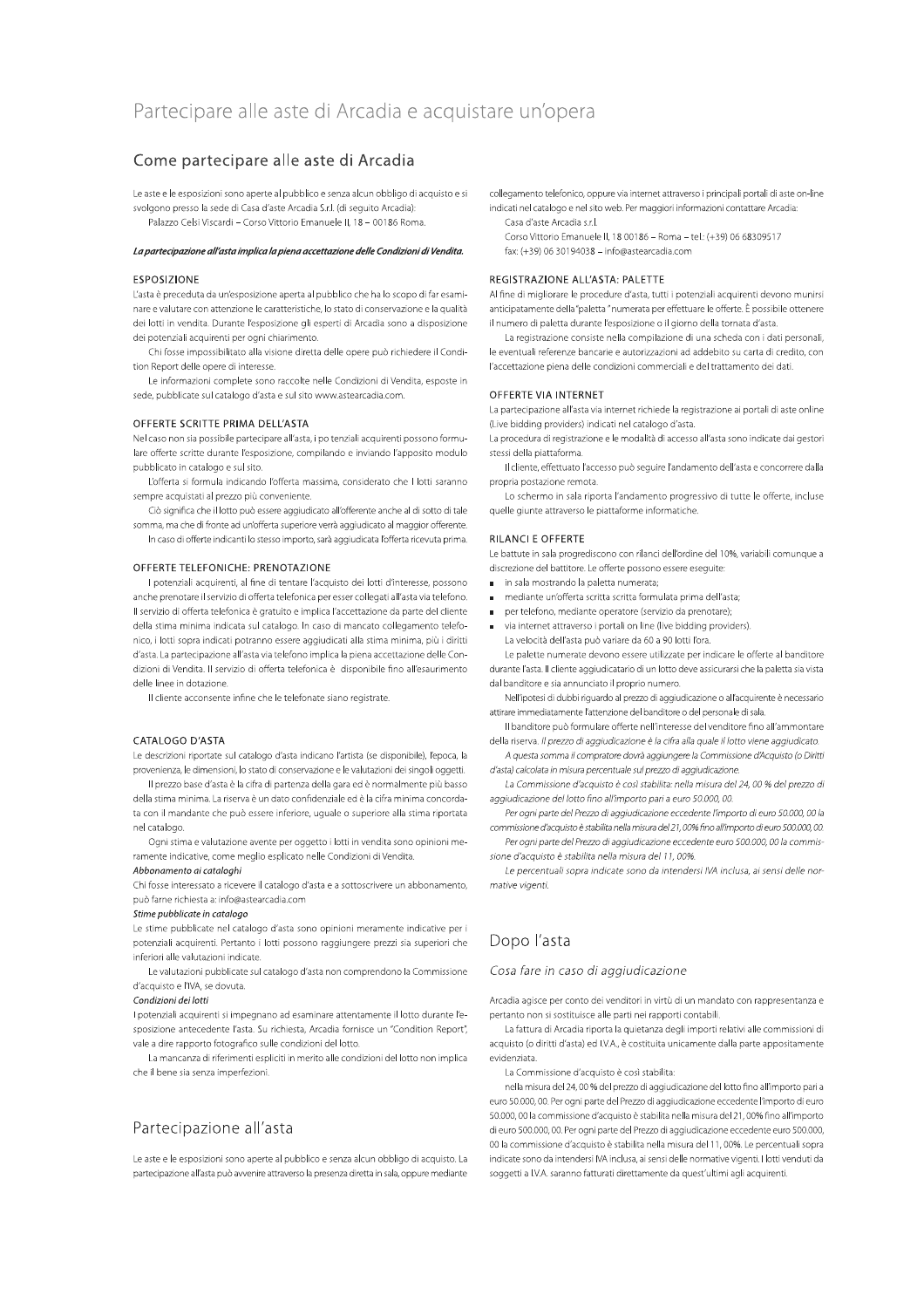#### MODALITÀ DI PAGAMENTO

In caso di aggiudicazione di uno o più lotti, il pagamento deve essere effettuato immediatamente dopo l'asta e può essere corrisposto nei seguenti metodi: contanti (fino a 3000, 00 euro), assegno circolare, assegno bancario, Bancomat e Carte di Credito (se il titolare corrisponde all'acquirente) Orario di cassa: Lun-Ven 10.00-13.00; 15.00-19.00.

#### RITIRO SPEDIZIONE E IMBALLO

Il ritiro dei lotti acquistati deve essere effettuato entro le due settimane successive alla vendita. Trascorso tale termine la merce può essere trasferita presso un deposito a rischio dell'acquirente. I costi di trasporto e deposito sono addebitati all'aggiudicatario e Arcadia è esonerata da ogni responsabilità nei confronti dell'aggiudicatario stesso in relazione alla custodia, all'eventuale deterioramento o deperimento degli oggetti.

Al momento del ritiro del lotto, l'acquirente deve fornire un documento d'identità o apposita delega

Arcadia può provvedere all'esportazione, all'imballaggio ed al trasporto dei lotti. Tali costi e le relative assicurazioni sono a carico dell'acquirente come indicato nelle Condizioni Generali di Vendita

# Vendere all'asta i propri beni o intere collezioni

### Valutazioni gratuite e confidenziali

Arcadia grazie al proprio gruppo di esperti selezionati per esperienza e professionalità, fornisce costantemente valutazioni gratuite, confidenziali, anche con perizie e pareri, sia su singole opere, che su intere collezioni. I tempi per tali valutazioni sono rapidi e le opere possono essere visionate direttamente in sede oppure presso la dimora del cliente.

Per richiedere una valutazione basta concordare un appuntamento ed eventualmente anticipare la documentazione fotografica e le informazioni utili (misure, tecnica, provenienza, bibliografia, autentiche, documenti di acquisto).

Nel caso in cui i proprietari intendano tentar la vendita all'asta di collezioni intere Arcadia realizza cataloghi mirati con uno specifico progetto grafico ricco con immagini delle ambientazioni originali e schedature approfondite, supportati da piani di marketing ad hoc e da studii accurati dei mercati di riferimento.

Si prega di far riferimento alla informativa sul trattamento dei dati personali, disponibile sul sito www.astearcadia.com o esposta in sede.

#### **MANDATO A VENDERE**

L'incarico di gestire in asta le opere dei clienti sarà formalizzato attraverso un Mandato a Vendere, che riporta la commissione dei diritti d'asta pattuiti ed eventuali contributi per assicurazione, marketing, trasporto, autentiche e per ogni altra spesa si rendesse necessaria.

La compilazione del mandato richiede il numero di codice fiscale ed un documento di identità valido per l'annotazione sui registri di Pubblica Sicurezza come previsto dalle leggi vigenti. Infine compongono il Mandato a Vendere due allegati: la scheda dei beni e le Condizioni Generali di vendita. La scheda dei beni riporta l'elenco completo dei beni in vendita con i relativi prezzi di riserva concordati e le Condizioni Generali di Mandatosono la raccolta delle clausole che qualificano il rapporto commerciale tra mandante e Arcadia.

#### PREZZO DI RISERVA

Il prezzo di riserva è il prezzo minimo confidenziale concordato tra Arcadia ed il mandante al di sotto del quale il lotto non può essere venduto.

È strettamente riservato, non viene rivelato dal Banditore in asta e viene riportato nel mandato a vendere accanto alla descrizione di ogni lotto. Qualora il prezzo di riserva non venga raggiunto, il lotto risulterà invenduto e sarà ritirato dall'asta. I lotti offerti senza riserva sono segnalati sul catalogo con la dicitura S.R. (Senza Riserva) e vengono aggiudicati al miglior offerente indipendentemente dalle stime pubblicate in catalogo.

#### INSERIMENTO LOTTI IN CATALOGO - ESITO D'ASTA - LIQUIDAZIONE

Prima di ogni asta il mandante riceve la comunicazione con l'elenco dei beni inseriti in catalogo e i relativi numeri di lotto. L'esito d'asta sarà notificato entro due giorni lavorativi dalla data dell'asta

Il pagamento sarà liquidato entro 30 giorni lavorativi dalla data dell'asta, e comunque 5 giorni lavorativi dopo l'incasso da parte del venditore.

In sede di liquidazione si rilascia la fattura contenente il dettaglio dei lotti, le relative commissioni di vendita pattuite sul mandato ed ogni altra spesa concordata.

### **DIRITTO DI SEGUITO**

Il decreto legislativo n. 118 del 13 febbraio 2006 ha introdotto il diritto degli autori di opere e di manoscritti, ed ai loro eredi, ad un compenso sul prezzo di ogni vendita, successiva alla prima, dell'opera originale, il c.d. "diritto di seguito".

Detto compenso è dovuto nel caso il prezzo di vendita non sia inferiore ad euro 3.000, 00 ed è così determinato:

■ 4% per la parte del prezzo di vendita compresa tra € 3.000 ed € 50.000;

- 3% per la parte del prezzo di vendita compresa tra  $\epsilon$  50.000.01 ed  $\epsilon$  200.000:
- 1% per la parte del prezzo di vendita compresa tra € 200.000, 01 ed € 350.000;
- 0, 5% per la parte del prezzo di vendita compresa tra € 350.000, 01 ed € 500.000;
- $\Box$  0, 25% per la parte del prezzo di vendita superiore ad  $\in$  500.000

Arcadia è tenuta a versare il "diritto di seguito" per conto dei venditori alla Società italiana degli autori ed editori (SIAF). Nel caso il lotto sia soggetto al c.d. "diritto di seguito" ai sensi dell'art. 144 della legge 633/41, il venditore, attraverso Arcadia, s'impegna a corrispondere l'importo ai sensi dell'art. 152 L. 633/41 e che Arcadia a sua volta s'impegna a versare al soggetto incaricato delle riscossione.

# **GLOSSARIO, TERMINI E DEFINIZIONI**

ATTESTATO DI LIBERA CIRCOLAZIONE. Per l'esportazione di opere (beni culturali) che abbiano più di 50 anni la legge italiana richiede un attestato di libera circolazione e di una licenza di esportazione per essere esportati in Paesi non appartenenti all'Unione Europea. Infatti l'esportazione di beni culturali al di fuori del territorio della Repubblica italiana è assoggettata alla disciplina prevista dal D.Lgs. 22 gennaio 2004, n. 42. l'esportazione di beni culturali al di fuori del territorio dell'Unione Europea è altresì assoggettata alla disciplina prevista dal Regolamento CE n. 116/2009 del 18 dicembre 2008 e dal Regolamento UE di esecuzione della Commissione n. 1081/2012. Il tempo di attesa per il rilascio di tale documentazione è di circa 40 giorni dalla presentazione dell'opera e dei relativi documenti alla Soprintendenza Belle Arti.

CODICE URBANI: il Decreto Legislativo del 22 gennaio 2004 n. 42 e sue successive modificazioni o integrazioni:

COMMISSIONE D'ACQUISTO (O DIRITTI D'ASTA). È il compenso dovuto ad Arcadia dall'Acquirente per l'acquisto del Lotto e calcolato in misura percentuale sul prezzo di aggiudicazione. La Commissione d'acquisto è così stabilita:

nella misura del 24,00 % del prezzo di aggiudicazione del lotto fino all'importo pari a euro 50.000, 00. Per ogni parte del Prezzo di aggiudicazione eccedente l'importo di euro 50.000, 00 la commissione d'acquisto è stabilita nella misura del 21,00% fino all'importo di euro 500.000, 00. Per ogni parte del Prezzo di aggiudicazione eccedente euro 500.000, 00 la commissione d'acquisto è stabilita nella misura del 11, 00%. Le percentuali sopra indicate sono da intendersi IVA inclusa, ai sensi delle normative vigenti.

CONDIZIONI GENERALI DI VENDITA. Le condizioni generali di vendita rappresentanto le clausole contrattuali previste da Arcadia e dirette a regolare uniformemente i rapporti contrattuali, con gli Acquirenti Sono stampate nei cataloghi d'asta, sono visibili nel sito web www.astearcadia.com, in sede per uniformare le regole che si applicano alla vendita all'asta dei beni affidati.

CONDITION REPORT. Su richiesta, Arcadia può fornire, un rapporto denominato Condition Report sulle condizioni e sullo stato di conservazione del lotto, corredato da appropriata documentazione fotografica. A discrezione di Arcadia, il Condition Report può essere emesso per lotti che superano un determinato valore.

DIRITTO DI SEGUITO. Il decreto legislativo n. 118 del 13 febbraio 2006 ha introdotto il diritto degli autori di opere e di manoscritti, ed ai loro eredi, ad un compenso sul prezzo di ogni vendita, successiva alla prima, dell'opera originale, il c.d. "diritto di seguito". Detto compenso è dovuto nel caso il prezzo di vendita non sia inferiore ad euro 3.000, 00 ed è così determinato:

- 4% per la parte del prezzo di vendita compresa tra € 3.000 ed € 50.000;
- 3% per la parte del prezzo di vendita compresa tra  $\in$  50.000, 01 ed  $\in$  200.000;
- 1% per la parte del prezzo di vendita compresa tra € 200.000, 01 ed € 350.000;
- 0, 5% per la parte del prezzo di vendita compresa tra € 350.000, 01 ed € 500.000;
- 0, 25% per la parte del prezzo di vendita superiore ad € 500.000

Arcadia è tenuta a versare il "diritto di seguito" per conto dei venditori alla Società italiana degli autori ed editori (SIAE). Nel caso il lotto sia soggetto al c.d. "diritto di seguito" ai sensi dell'art. 144 della legge 633/41, il venditore, attraverso Arcadia, s'impegna a corrispondere l'importo ai sensi dell'art. 152 L. 633/41 e che Arcadia a sua volta s'impegna a versare al soggetto incaricato delle riscossione.

LIVE BIDDING PROVIDERS (O LIVE AUCTIONS MARKETPLACE): piattaforme web che ospitano le principali aste del mondo e permettono la partecipazione simultanea alle aste, con l'opportunità di sequire l'andamento dell'asta e concorrere con le proprie offerte dalla propria postazione remota. Per accedere all'asta si effettua una registrazione e tramite le funzioni di ricerca si ottiene l'accesso all'asta di interesse. Il processo è simile all'offerta telefonica, ma molto più veloce. Gli offerenti possono rilanciare online usando il proprio computer, o via le App iPhone, Ipad e Androids.

RISERVA: il prezzo minimo "confidenziale" di vendita, indicato dal Mandante ad Arcadia.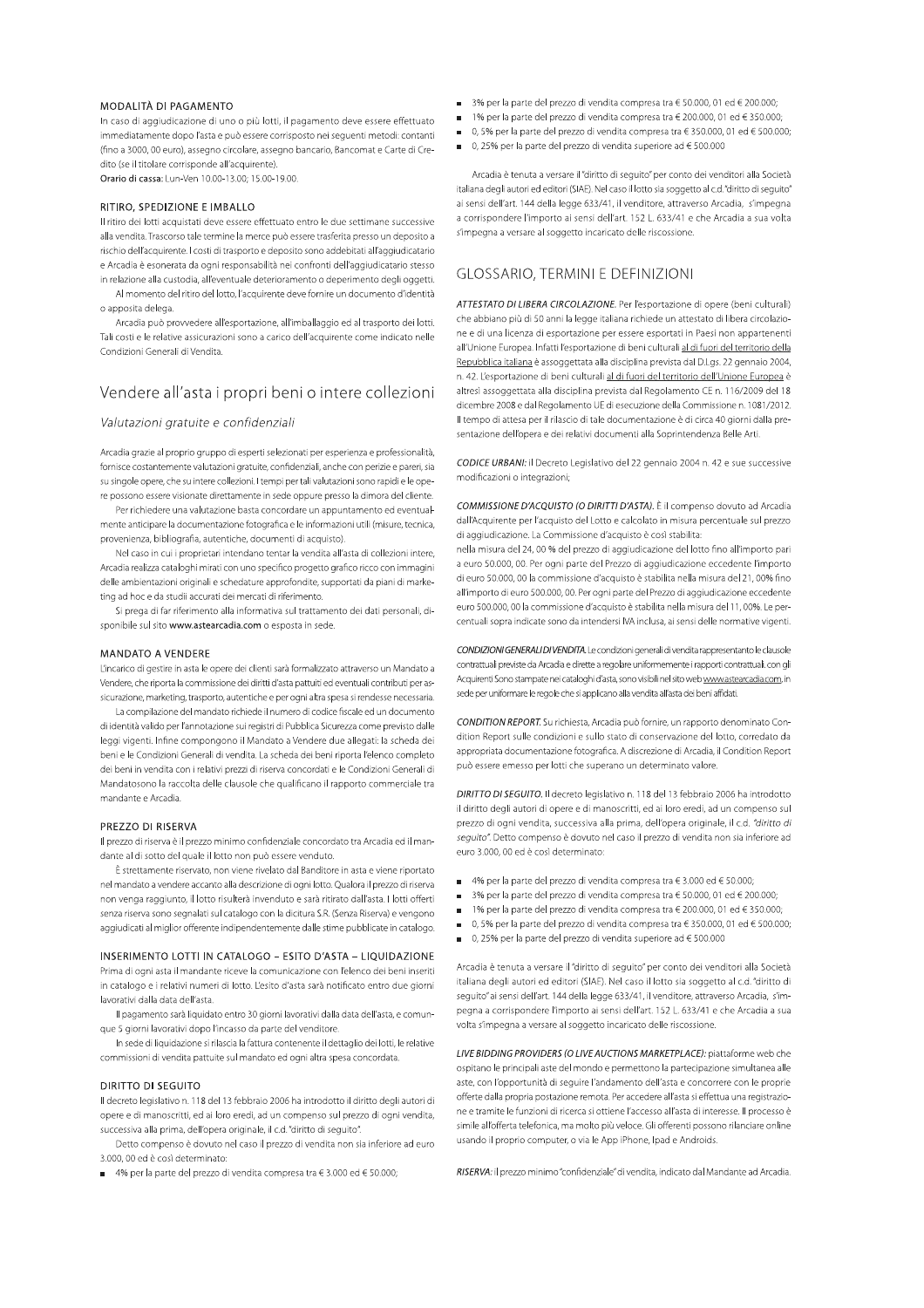# Significato dei simboli presenti nei cataloghi

| PI | Parte Interessata                                | Indica il caso in cui possano essere effettuate offerte sul lotto anche da parte di soggetti aventi un interesse,<br>guale ad esempio, un comproprietario o l'esecutore testamentario che abbia venduto il lotto.                               |
|----|--------------------------------------------------|-------------------------------------------------------------------------------------------------------------------------------------------------------------------------------------------------------------------------------------------------|
| OL | Offerta Libera                                   | Offerta libera. La Riserva è il prezzo d'asta minimo concordato tra Arcadia e il Mandante, al di sotto del quale il lotto<br>non può esser venduto. Nel caso in cui un lotto sia venduto senza riserva, verrà contrassegnato da questo simbolo. |
|    | Lotto proveniente<br>da impresa                  | Lotto proveniente da impresa, dove il valore di aggiudicazione è soggetto ad IVA.                                                                                                                                                               |
| TI | Lotto in regime<br>di temporanea<br>importazione | Lotto in regime di temporanea importazione ex art. 72 del Codice Urbani o per il quale è stata richiesta<br>la temporanea importazione.                                                                                                         |
|    | l ibera-<br>Circolazione                         | I lotti contrassegnati da questo simbolo s'intendono corredati da attestato di libera circolazione o attestato di temporanea<br>importazione artistica in Italia.                                                                               |

# Significato dei termini presenti nei cataloghi

| Attribuito a                              | Opinione secondo Arcadia che possa essere opera dell'artista citato, in tutto o in parte                                                                                                                                                                  |
|-------------------------------------------|-----------------------------------------------------------------------------------------------------------------------------------------------------------------------------------------------------------------------------------------------------------|
| Bottega di<br>Scuola di                   | Opinione secondo Arcadia che sia opera di mano sconosciuta della bottega dell'artista indicato, che può o meno essere stata<br>esequita sotto la direzione dello stesso o in anni successivi alla sua morte                                               |
| Cerchia di                                | Secondo Arcadia è opera di mano non identificata, non necessariamente allievo dell'artista citato                                                                                                                                                         |
| Da                                        | Copia di un'opera conosciuta dell'artista indicato, ma di datazione imprecisata                                                                                                                                                                           |
| Data iscritta                             | Opinione secondo Arcadia che questi dati siano stati aggiunti da mano o in epoca diversa da quella dell'artista indicato                                                                                                                                  |
| Datato<br>Firmato<br>Iscritto             | Opinione secondo Arcadia si tratti di opera che appare realmente firmata, datata o iscritta dall'artista che l'ha eseguita                                                                                                                                |
| Difetti                                   | Il lotto presenta visibili ed evidenti mancanze, rotture o usure                                                                                                                                                                                          |
| Elementi antichi                          | Gli oggetti in questione sono stati assemblati successivamente utilizzando elementi o materiali di epoche precedenti                                                                                                                                      |
| Firma iscritta<br>o recante firma         | Opinione secondo Arcadia che la firma sia stata aggiunta in epoca diversa da mano diversa di quella dell'artista indicato                                                                                                                                 |
| In stile                                  | Opinione secondo Arcadia di opera nello stile citato pur essendo stata eseguita in epoca successiva                                                                                                                                                       |
| Integrazioni<br>e/o sostituzioni          | Dicitura riportata solo nei casi in cui gli interventi son considerati da Arcadia molto al di sopra della media e tali<br>da compromettere almeno parzialmente l'integrità del lotto                                                                      |
| "Nome e cognome"<br>(ad es. Mattia Preti) | Opinione secondo Arcadia di opera eseguita dall'artista indicato                                                                                                                                                                                          |
| Restauri                                  | i beni venduti in asta, in quanto antichi o comunque usati, sono nella quasi totalità dei casi soggetti a restauri                                                                                                                                        |
| Secolo                                    | Datazione con valore puramente orientativo, che può prevedere margini di approssimazione                                                                                                                                                                  |
| Seguace di                                | Secondo Arcadia si tratta di un autore che lavorava nello stile dell'artista                                                                                                                                                                              |
| Stile di                                  | Opinione secondo Arcadia di opera nello stile dell'artista indicato, ma eseguita in epoca successiva                                                                                                                                                      |
| 70 x 50<br>350 x 260<br>160q              | Le dimensioni dei dipinti indicano prima l'altezza e poi la base e sono espresse in cm. Le dimensioni delle opere su carta sono<br>invece espresse in mm. Il peso degli oggetti in argento è calcolato al netto delle parti in metallo, vetro e cristallo |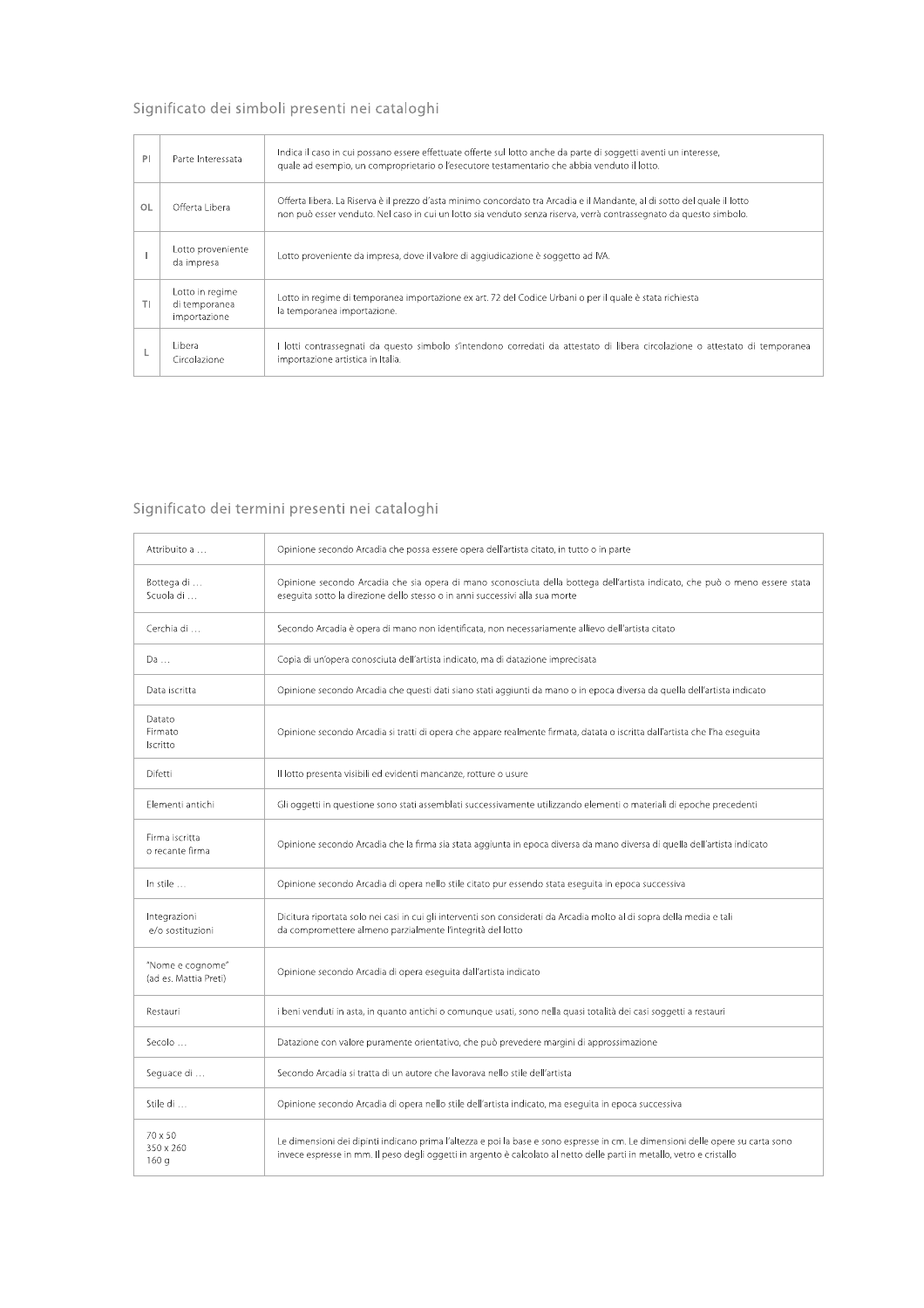# CONDIZIONI GENERALI DI VENDITA

### 1. OBBLIGHLDLARCADIA NELCONERONTI **DELL'ACOUIRENTE**

Casa d'aste Arcadia s.r.l. (di seguito "Arcadia") svolge le vendite all'asta nella propria sede aperta al pubblico, in qualità di mandataria con rappresentanza in nome proprio e per conto del venditore, ai sensi dell'art. 1704 cod. civ. Arcadia pertanto non assume nei confronti degli acquirenti o di terzi in genere altre responsabilità oltre a quelle derivanti dalla propria qualità di mandataria.

#### 2. VENDITA ALL'ASTA

2.1 Al fine di migliorare le procedure di vendita all'incanto, tutti gli interessati a concorrere all'asta sono tenuti a registrare le proprie generalità, indirizzo con esibizione e copia di un documento di identità per munirsi di "paletta" numerata per le offerte, prima dell'inizio dell'asta. Contestualmente gli interessati accettano le Condizioni di vendita e forniscono il consenso al trattamento dei suddetti dati personali. Arcadia si riserva il diritto di rifiutare le offerte di acquirenti non registrati e, in seguito a mancato o ritardato pagamento da parte di un acquirente, Arcadia potrà rifiutare qualsiasi offerta fatta dallo stesso o da suo rappresentante nel corso di successive aste

2.2 I lotti sono aggiudicati al miglior offerente. Il banditore conduce l'asta e può effettuare le prime offerte nell'interesse del mandante. L'avvenuta vendita tra il venditore e l'acquirente è sancita dal colpo di martello del banditore. In caso di contestazione su un'aggiudicazione, il lotto è rimesso all'incanto nella seduta stessa, sulla base dell'ultima offerta raccolta. Il banditore ha la facoltà di ritirare dall'asta, separare o abbinare i lotti ed eventualmente variarne l'ordine di vendita

2.3 Arcadia accetta offerte d'acquisto di lotti a prezzi determinati, su preciso mandato. Durante l'asta è possibile che vengano fatte offerte via internet e per telefono le quali sono accettate a insindacabile giudizio di Arcadia e trasmesse al banditore. Le conversazioni telefoniche potranno essere registrate.

## 3. RESPONSABILITÀ DEL VENDITORE E DI ARCADIA NELCONERONTI DELL'ACOUIRENTE

3.1 I lotti posti in vendita sono da considerarsi beni usati o d'antiquariato e quindi non qualificabili "prodottl" secondo la definizione di cui all'ar t. 3 lett. e) del Codice del consumo (D.I as, 6.09.2005 n. 206).

3.2 Precederà l'asta un'esposizione delle opere, durante la quale Arcadia e i propri esperti saranno a disposizione per ogni chiarimento; l'esposizione ha lo scopo di far esaminare l'autenticità, l'attribuzione, lo stato di conservazione, la provenienza, il tipo e la qualità degli oggetti e chiarire eventuali errori o inesattezze del catalogo. Nell'impossibilità di prendere visione diretta degli oggetti è possibile richiedere un "Condition Report". La mancanza di riferimenti espliciti in merito alle condizioni del lotto non implica che il bene sia senza imperfezioni. Tutti gli oggetti sono venduti come "visti" pertanto, prima di partecipare all'asta, i potenziali acquirenti s'impegnano ad esaminare approfonditamente i lotti d'interesse, eventualmente assistiti da un esperto di propria fiducia. Dono l'aggiudicazione non sono ammesse contestazioni e né Arcadia, né il venditore potranno essere ritenuti responsabili per i vizi relativi alle informazioni concernenti gli oggetti in asta.

2.3 I lotti posti in asta sono venduti nello stato in cui si trovano al momento dell'esposizione, con ogni relativo difetto ed imperfezione quali rotture, restauri, mancanze o sostituzioni. Tali caratteristiche, anche se non espressamente indicate sul

catalogo, non possono essere considerate determinanti per contestazioni sulla vendita. I beni d'antiquariato per loro stessa natura possono essere stati oggetto di restauri o sottoposti a modifiche di varia natura: interventi di tale tipo non possono mai esser considerati vizi occulti o contraffazione. I beni di natura elettrica o meccanica non sono verificati prima della vendita e sono acquistati dall'acquirente a suo rischio e pericolo. I movimenti degli orologi sono da considerarsi non revisionati. 3.4 Le descrizioni o illustrazioni dei lotti contenute nei cataloghi ed in qualsiasi altro materiale illustrativo hanno carattere meramente indicativo e riflettono opinioni di Arcadia e dei propri esperti. Possono essere oggetto di revisione in qualsiasi momento prima che il lotto sia posto in vendita. Arcadia non potrà essere ritenuta responsabile di errori ed omissioni relative a tali descrizioni, ne' in ipotesi di contraffazione, in quanto non è fornita alcuna garanzia sui lotti in asta, Inoltre, le illustrazioni degli oggetti presentati sui cataloghi, sugli schermi o altro materiale illustrativo hanno esclusivamente la finalità di identificare il lotto e non possono essere considerate rappresentazioni precise dello stato di conservazione dell'oggetto. 3.5 I valori di stima indicati nel catalogo sono espressi in euro e costituiscono una mera indicazione Tali valori possono essere uguali, superiori o inferiori ai prezzi di riserva dei lotti concordati con i mandanti.

## 4. PAGAMENTO E RITIRO; TRASFERIMENTO DI RESPONSABILITÀ

4.1 Al prezzo di aggiudicazione è da aggiungere la commissione d'acquisto (diritti di asta) nella misura del 24.00 % del prezzo di aggiudicazione del lotto fino all'importo pari a euro 50.000, 00. Per ogni parte del prezzo di aggiudicazione eccedente l'importo di euro 50.000, 00 la commissione d'acquisto è stabilita nella misura del 21.00% fino all'importo di euro 500.000, 00. Per ogni parte del prezzo di aggiudicazione eccedente euro 500.000, 00 la commissione d'acquisto è stabilita nella misura del 11.00%. Le percentuali sonra indicate sono da intendersi IVA inclusa ai sensi delle normative vigenti. Qualunque ulteriore onere o tributo relativo all'acquisto sarà comunque a carico dell'aggiudicatario. 4.2 L'acquirente dovrà versare un acconto all'atto dell'aqgiudicazione e completare il pagamento prima di ritirare la merce a sua cura, rischio e spesa non oltre quindici giorni dalla fine della vendita. In caso di mancato pagamento, in tutto o in parte, dell'ammontare totale dovuto dall'aggiudicatario entro tale termine. Arcadia avrà diritto, a propria discrezione, di: a) restituire il bene al mandante esigendo a titolo di penale da parte del mancato acquirente il pagamento delle commissioni di vend ita perdute; b) agire in via giudiziale per ottenere l'esecuzione coattiva dell'obbligo d'acquisto: c) vendere il lotto tramite trattativa privata o in aste successive per conto ed a spese dell'aggiudicatario, ai sensi dell'art. 1515 cod.civ., salvo in ogni caso il diritto al risarcimento dei danni.

4.3 Decorso il termine di cui sopra. Arcadia sarà comunque esonerata da ogni responsabilità nei confronti dell'aggiudicatario in relazione all'eventuale deterioramento o deperimento degli oggetti ed avrà diritto di farsi pagare per ogni singolo lotto i diritti di custodia oltre a eventuali rimborsi di spese per trasporto al magazzino. Qualunque rischio per perdita o danni al bene aggiudicato si trasferirà all'acquirente dal momento dell'aggiudicazione. L'acquirente potrà ottenere la consegna dei beni acquistati solamente previa corresponsione ad Arcadia del prezzo e di ogni altra commissione costo o rimborso inerente

# 5. ADEMPIMENTI; NOTIFICA, ESPORTAZIONE E SPECI PROTETTE

4.1 Per gli oggetti sottoposti alla notifica da parte dello Stato ai sensi del D.Lgs. 22.01.2004 n. 42 (c.d. Codice dei Beni Culturali) e ss.mm., gli acquirenti sono tenuti all'osservanza di tutte le disposizioni legislative vigenti in materia. l'aggiudicatario, in caso di esercizio del diritto di prelazione da parte dello Stato, non potrà pretendere da Arcadia o dal venditore alcun rimborso di eventuali interessi sul prezzo e sulle commissioni d'asta già corrisposte.

5.2 L'esportazione di oggetti da parte degli acquirenti residenti o non residenti in Italia è regolata della suddetta normativa, nonché dalle leggi doganali, valutarie e tributarie in vigore. Pertanto, l'esportazione di oggetti la cui datazione risale ad oltre cinquant'anni è sempre subordinata alla licenza di libera circolazione rilasciata dalla competente Autorità. Arcadia non assume alcuna responsabilità nei confronti dell'acquirente in ordine ad eventuali restrizioni all'esportazione dei lotti aggiudicati, ne' in ordine ad eventuali licenze o attestati che lo stesso debba ottenere in base alla legislazione italiana.

5.3 Per ogni lotto contenente materiali appartenenti a specie protette come, ad esempio, corallo, avorio, tartaruga, coccodrillo, ossi di balena, corni di rinoceronte, etc., è necessaria una licenza di esportazione CITES rilasciata dal Ministero dell'Ambiente e della Tutela del Territorio. Si invitano i potenziali acquirenti ad informarsi presso il Paese di destinazione sulle leggi che regolano tali importazioni.

5.4 Il diritto di seguito sarà posto a carico del venditore ai sensi dell'art. 152 della L. 22.04.1941 n. 633. come sostituito dall'art 10 del DI os 13.02.2006 n. 118

#### 6. TUTFLA DELDATI PERSONALI

Ai sensi dell'art. 13 D.I as. 196/2003 (Codice in materia di protezione dei dati personali), Arcadia, nella sua qualità di titolare del trattamento, informa che i dati forniti verranno utilizzati, con mezzi cartacei ed elettronici, per poter dare piena ed integrale esecuzione ai contratti di compravendita stipulati dalla stessa società, nonchè per il perseguimento di ogni altro servizio inerente l'oggetto sociale di Casa d'Aste Arcadia s.r.l. Il conferimento dei dati è facoltativo, ma si rende strettamente necessario per l'esecuzione dei contratti conclusi. La registrazione alle aste consente ad Arcadia di inviare i cataloghi delle aste successive ed altro materiale informativo relativo all'attività della stessa. Per maggiori dettagli sul trattamento dei dati e sui diritti si rimanda all'informativa integrale sulla tutela dei dati personali che può essere visionata sul sito web o in sede.

#### 7. FORO

Le presenti Condizioni di Vendita, regolate dalla legge italiana, sono accettate tacitamente da tutti i soggetti partecipanti alla procedura di vendita all'asta e restano a disposizione di chiungue ne faccia richiesta. Per qualsiasi controversia relativa all'attività di vendita all'asta presso Arcadia è stabilita la competenza esclusiva del foro di Roma.

# 8. COMUNICAZIONI

Qualsiasi comunicazione inerente alla vendita dovrà essere effettuata mediante lettera raccomandata A.R. indirizzata a: Casa d'aste Arcadia S.r.l., Corso Vittorio Emanuele II, 18  $-00186$  Roma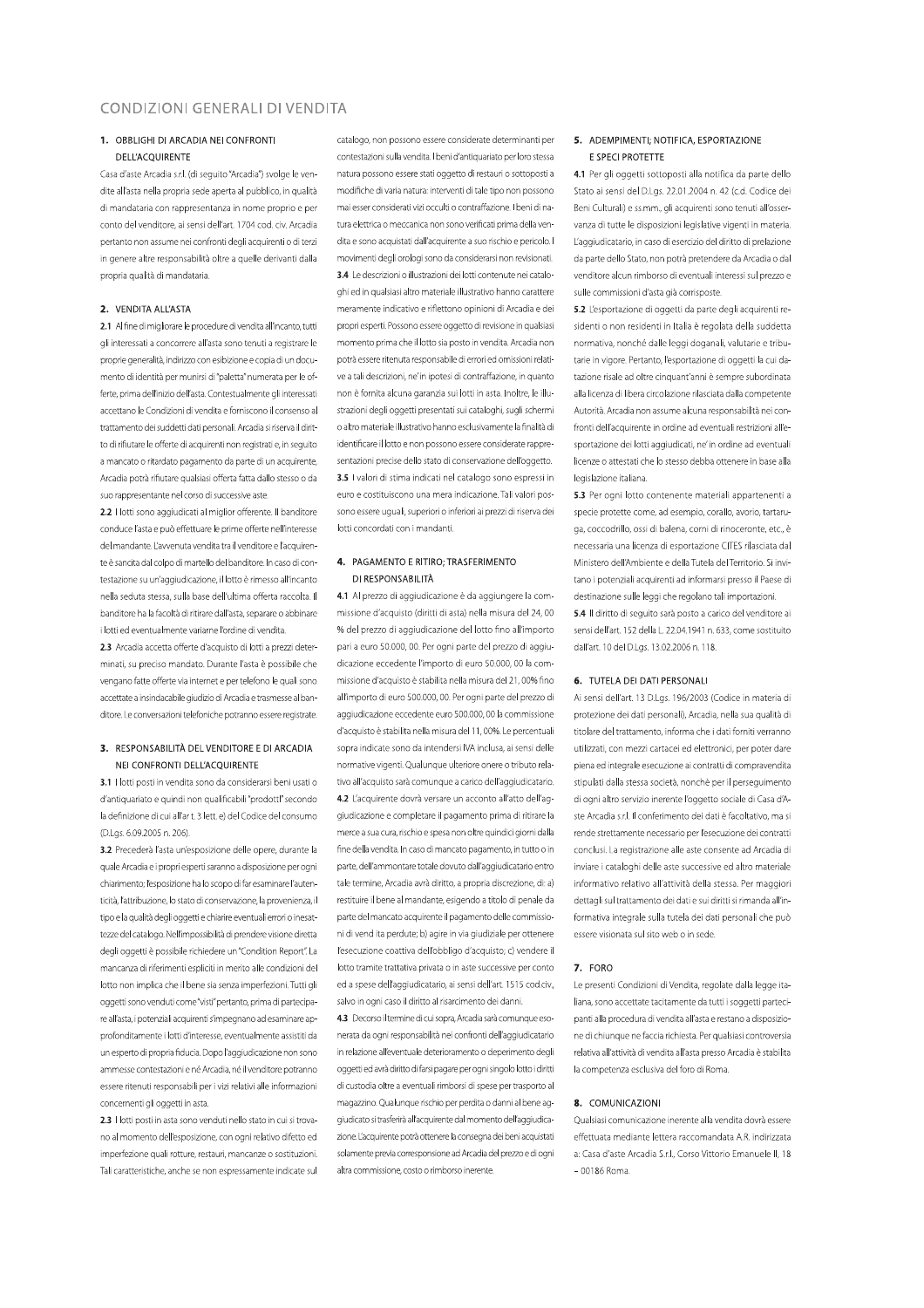# BEFORE THE AUCTION . CHOOSE A WORK

# How to participate in Arcadia

The auctions and viewings are open to the public with no obligation to buy, and they take place at the headquarters of Casa d'aste Arcadia S.r.l. (hereinafter Arcadia):

Palazzo Celsi Viscardi

Corso Vittorio Emanuele II, 18 - 00186 Rome, Italy

#### Participation in an auction implies full acceptance of the Terms of Sale.

#### VIFWING

The auction is preceded by a viewing open to the public so they may examine and carefully consider the features, condition and quality of the lots for sale. During the viewing Arcadia's experts are at potential buyers' disposal for all explanations. If you are unable to view the works directly you may request the Condition Report for those works of interest to you.

Complete information is included in the Terms of Sale, displayed at headquarters, published in the auction catalogue and in www.astearcadia.com.

### WRITTEN BIDS BEFORE AUCTION

Should they be unable to participate in the auction, potential buyers may submit written bids during the viewing, by completing and submitting the appropriate form published in the catalogue and available on the website.

A bid is placed by stating the maximum offer, considering that lots will always be bought at the most favourable price. This means that the lot may be knocked down to a bidder even at a lower price but if there is a higher bid it will be knocked down to the highest bidder. In the event of bids offering the same amount, the first bid received will be knocked down.

#### TELEPHONE BIDS. BOOKING

In order to attempt to buy lots of interest to them, potential buyers may also book the telephone bid service to be connected to the auction by telephone. The telephone bid service is free of charge but only available until all available lines are taken. Participation in an auction by telephone implies full acceptance of the Terms of Sale. The customer also agrees to the telephone calls being recorded.

#### **AUCTION CATALOGUE**

The descriptions shown in the auction catalogue state the artist (if available), era. provenance, dimensions, condition and valuation of the individual objects.

The auction starting price is the starting figure of the sale and is normally lower than the minimum estimate. The reserve is confidential and is the minimum figure agreed with the principal, which may be lower, equal or higher than the estimate shown in the catalogue. All estimates and valuations of lots for sale are merely indicative opinions, as better explained in the Terms of Sale.

#### Subscription to catalogues

Anyone interested in receiving the auction catalogue and taking out a subscription may apply to info@astearcadia.com

#### Estimates published in the catalogue

The estimates published in the auction catalogue are merely indicative opinions for potential buyers. Lots may therefore achieve higher or lower prices than the stated valuations. Valuations published in the auction catalogue do not include the Buyer's Premium and VAT, if due.

#### Lot condition

Potential buyers undertake to examine the lot carefully during the pre-auction viewing. On request, Arcadia will provide a "Condition Report", namely a photographic report on the condition of the lot. Any lack of explicit references regarding the condition of a lot does not imply that the good is free of imperfections.

# Participating in an auction

How to participate and place bids at auction

### PARTICIPATION IN AN AUCTION

The auctions and viewings are open to the public with no obligation to buy. Participation in the auction may take place in the room, or by telephone, or via internet by means of the main on-line auction portals (live bidding providers) stated in the catalogue and on the website.

For further information please contact Arcadia: Casa d'aste Arcadia s.r.l. Corso Vittorio Emanuele II, 18 - 00186 Rome, Italy ph: (+39) 06 68309517 - fax: (+39) 06 30194038 - info@astearcadia.com

### **REGISTRATION FOR AUCTION: PADDLES**

In order to improve the auction procedures, all potential buyers must obtain in advance a numbered "paddle" for placing bids. The paddle number can be obtained during the viewing or on the day of the auction session. Registration consists of completing a card with your personal data, any bank references and credit card debit authorisations, with full acceptance of the commercial and data processing terms.

### **BIDS VIA INTERNET**

Participation in the auction via internet requires registration with the on-line auction portals (live bidding providers) stated in the auction catalogue. The registration procedure and methods of access to the auction are stated by those platform operators. After logging in, customers can follow the progress of the auction and compete with their own bids from their remote location. The screen in the room shows the progressive trend of all bids, including those placed through the computer platforms.

#### **BIDDING INCREMENTS AND BIDS**

Proceedings in the room progress with bidding increments of the order of 10% which are, however, variable at the auctioneer's discretion.

Bids can be placed:

- in the room by showing the numbered paddle
- by a written bid placed before the auction
- by telephone, via an operator (service to be booked)
- by internet though the on-line portals (live bidding providers).

The speed of the auction can vary from 60 to 90 lots per hour. The numbered paddles must be used to indicate bids to the auctioneer during the auction. The customer who successfully bids for a lot must ensure their paddle is seen by the auctioneer and their number is announced. In the event of doubt about the hammer price or the buyer, the attention of the auctioneer or the room staff must be attracted immediately.

The auctioneer can place bids in the seller's interest up to the amount of the reserve

The hammer price is the figure at which the lot is knocked down. To this sum the buyer will have to add the Buyer's Premium (or Auction Fees) calculated as a percentage of the hammer price.

The Buyer's Premium is determined as follows:

24.00% of the hammer price of the lot up to euro 50, 000.00. For each part of the hammer price exceeding euro 50, 000.00 the buyer's premium is fixed as 21.00% up to euro 500, 000.00. For each part of the hammer price exceeding euro 500, 000.00 the buyer's premium is fixed at 11.00%. The above percentages are inclusive of VAT, in accordance with the regulations in force.

# After the auction

## What to do if you are the successful bidder

Arcadia acts on behalf of the sellers by virtue of an agency mandate and therefore does not replace the parties in the accounting relations.

Arcadia's invoice shows the receipt of the buyer's premium (or auction fees) amounts and VAT, and is constituted only by the specifically declared party.

The Buver's Premium is determined as follows: 24.00% of the hammer price of the lot up to euro 50, 000.00. For each part of the

hammer price exceeding euro 50, 000.00 the buyer's premium is fixed as 21.00% up to euro 500, 000.00. For each part of the hammer price exceeding euro 500, 000.00 the buver's premium is fixed at 11.00%. The above percentages are inclusive of VAT, in accordance with the regulations in force.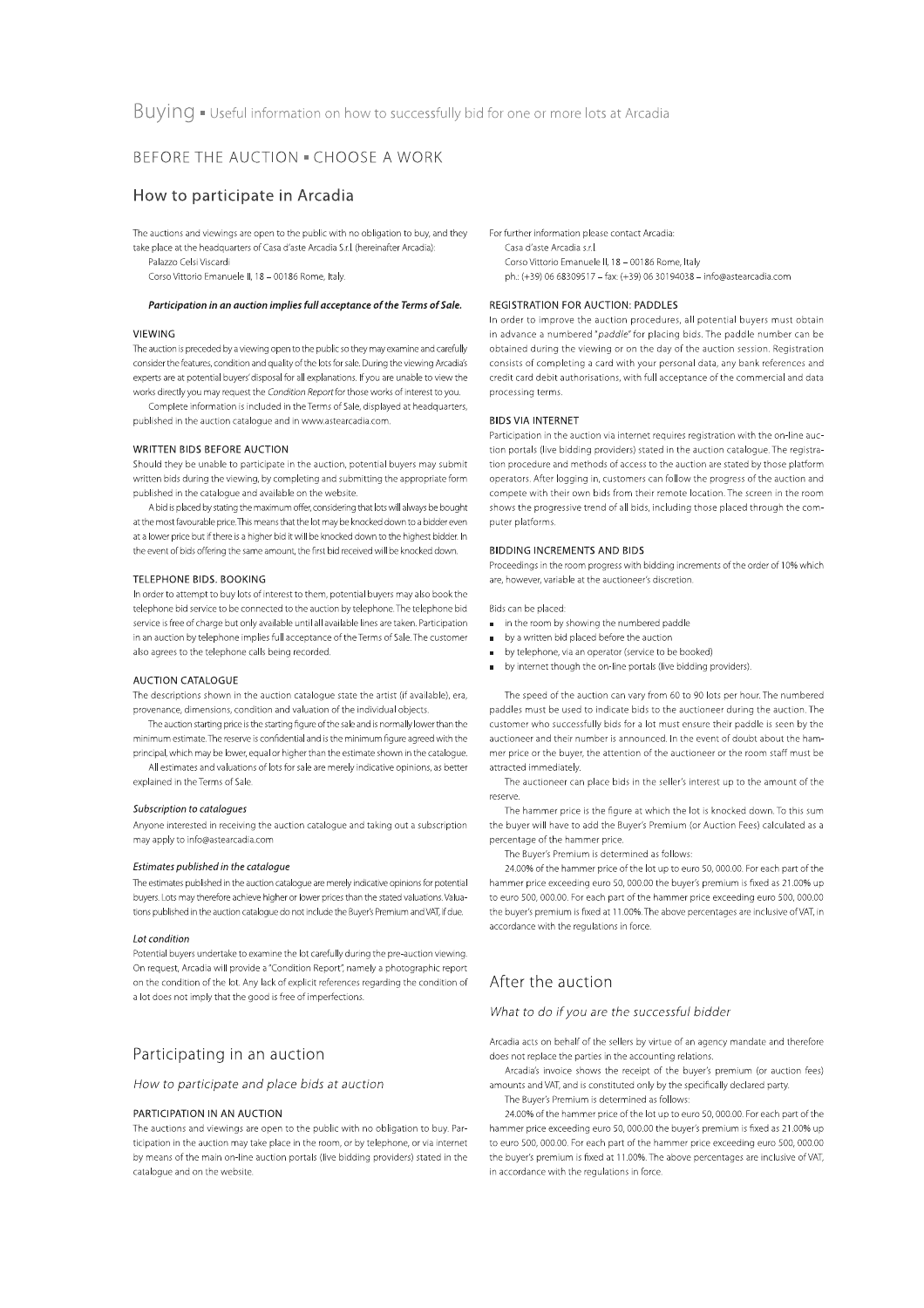#### PAYMENT METHODS

If you are the successful bidder for one or more lots, you must make payment immediately after the auction to the administrative personnel using the following methods: cash (up to 3, 000.00 euro), bank draft, cheque, debit card, PayPal or credit card (if the cardholder is the buyer).

#### COLLECTION, SHIPMENT AND PACKING

Purchased lots must be collected within two weeks of the sale. After this period the goods can be transferred to a warehouse at the buyer's risk. Transport and custodial costs are charged to the successful bidder and Arcadia is exempted from all liability towards the successful bidder in connection with safe storage and any degeneration or deterioration of the objects.

On collection of the lot, the buyer must provide an identity document or a specific proxy. Arcadia can arrange export, packing and transportation of the lots. These costs and the related insurance are payable by the buyer as stated in the General Sales Terms.

# Selling at auction

Mandate to sell at auction your own work or an entire collection

#### FREE AND CONFIDENTIAL VALUATIONS

With its own team of experts selected for their experience and professionalism. Arcadia constantly provides free, confidential valuations, including with appraisals and opinions on individual works or entire collections. Lead-times for these valuations are short and works can be viewed directly at the headquarters or at the customer's home.

To request a valuation, just make an appointment and if possible provide in advance photographs and useful information (dimensions, technique, provenance, bibliography, certifications, purchase documents). For owners wishing to attempt to sell entire collections at auction, Arcadia produces targeted catalogues with a specific graphic design rich in images of the original settings and detailed profiling, supported by ad hoc marketing plans and precise studies of key markets.

Please see the personal data processing policy available on www.astearcadia.com or displayed at headquarters.

#### **MANDATE TO SELL**

The task of managing customers' works at auction will be formalised with a Mandate to Sell which states the agreed premium of the auction fees and any dues for insurance, marketing, transportation, certifications and any other expenses which should become necessary.

Completion of the mandate requires your tax code and a valid identity document for annotation on the police registers as provided by the laws in force. Lastly, the Mandate to Sell comprises two attachments: the goods record and the General Sales Terms. The goods record shows a full list of the goods for sale with the related agreed reserve prices and the General Mandate Terms are the set of clauses defining the business relations of the principal and Arcadia.

#### **RESERVE PRICE**

The reserve price is the confidential minimum price agreed by Arcadia and the principal, below which the lot cannot be sold. It is strictly confidential, is not revealed by the Auctioneer during the auction, and is stated in the mandate to sell alongside the description of each lot. Should the reserve price not be achieved, the lot will be unsold and withdrawn from auction. Lots offered without reserve are marked in the catalogue with the estimate or the caption S.R. (Senza Riserva - Free Bid) and will be knocked down to the highest bidder irrespective of the estimates published in the catalogue

# INCLUSION OF LOTS IN THE CATALOGUE - AUCTION RESULTS - PAYMENT

Before each auction the principal receives a communication with the list of goods included in the catalogue and their lot numbers. The auction results will be notified within two working days of the auction date.

Payment will be made within 30 working days from the auction date, and in all cases 5 working days after collection by the seller. On payment an invoice is issued containing the detail of the lots, the related sales premium agreed in the mandate and all other expenses agreed.

### **RESALE RIGHT**

Legislative decree 118 of 13 February 2006 introduced the right of authors of works and manuscripts, and their heirs, to a royalty on the price of each sale, subsequent to the first, of the original work: the so-called "resale right". This royalty is due if the sales price is not less than euro 3, 000.00 and is calculated as follows:

- 4% for the part of the sales price between  $\in$  3, 000 and  $\in$  50, 000
- 3% for the part of the sales price between € 50, 000.01 and € 200, 000
- $\blacksquare$  1% for the part of the sales price between  $\in$  200, 000.01 and  $\in$  350, 000
- $\Box$  0.5% for the part of the sales price between  $\in$  350, 000.01 and  $\in$  500, 000.
- 0.25% for the part of the sales price between above € 500, 000.

Arcadia is required to pay the "resale right" on behalf of sellers to the Società Italiana degli Autori ed Editori (SIAE). Should the lot be subject to the so-called "resale right" under art. 144 of law 633/41, the Seller undertakes to pay the amount according to the art. 152 of Law 633/41 and which Arcadia in turn undertakes to pay to the party responsible for collection.

# **GLOSSARY, TERMS AND DEFINITIONS**

FREE MOVEMENT CERTIFICATE. For the export of works (cultural goods) over 50 years of age. Italian law requires a free movement certificate and an export licence for exports to non-EU countries. The export of cultural goods outside Italian Republic territory is in fact subject to the rules provided by Legislative Decree 42 of 22 January 2004. The export of cultural goods outside European Union territory is also subject to the rules provided by CE Regulation 116/2009 of 18 December 2008 and EU Commission implementing Regulation 1081/2012.

The lead-time for the issue of these documents is approx. 40 days from presentation of the work and related documents to the Agency responsible for Fine Arts.

URBANI CODE: Legislative Decree 42 of 22 January 2004 and subsequent amendments or additions:

Buyer's premium (or Auction fees). The fee payable to Arcadia by the Buyer for purchase of the Lot, calculated as a percentage of the hammer price. The Buver's premium is determined as follows:

24.00% of the hammer price of the lot up to euro 50, 000.00. For each part of the hammer price exceeding euro 50, 000.00 the buver's premium is fixed as 21,00% up to euro 500, 000.00. For each part of the hammer price exceeding euro 500, 000.00 the buyer's premium is fixed at 11.00%. The above percentages are inclusive of VAT, in accordance with the regulations in force.

GENERAL SALES TERMS. The general sales terms are the contractual clauses provided by Arcadia and aimed at regulating contractual relations with Buyers uniformly. They are printed in the auction catalogues and visible on HYPERLINK"http://www.astearcadia.com/ "www.astearcadia.com and at headquarters to standardise the rules which apply to the sale by auction of entrusted goods.

**CONDITION REPORT.** On request, Arcadia can supply a report named Condition Report on the state and the condition of the lot, accompanied by appropriate photographic documentation. At Arcadia's discretion a Condition Report can be issued for lots exceeding a given value.

RESALE RIGHT. Legislative Decree 118 of 13 February 2006 introduced the right of authors of works and manuscripts, and their heirs, to a royalty on the price of each sale subsequent to the first sale of the original work, the so-called "resale right". This royalty is due when the sales price is not less than euro 3, 000.00 and is calculated as follows:

- $4\%$  for the part of sales price from  $63,000$  to  $650,000$
- 3% for the part of sales price from  $650.000.01$  to  $6200.000$
- 1% for the part of sales price from € 200, 000.01 to € 350, 000
- $\Box$  0.5% for the part of sales price from  $\in$  350, 000.01 to  $\in$  500, 000
- $\Box$  0.25% for the part of sales price over  $\in$  500, 000.

Arcadia is required to pay the "resale right" on behalf of sellers to Società Italiana degli Autori ed Editori (SIAE). Should the lot be subject to the so-called "resale right" under art. 144 of law 633/41, the Seller undertakes to pay the amount according to the art. 152 of Law 633/41 and which Arcadia in turn undertakes to pay the party responsible for collection.

LIVE BIDDING PROVIDERS (OR LIVE AUCTIONS MARKETPLACE): web platforms which host the world's main auctions and enable simultaneous participation in auctions. with the possibility to follow the auction progress and compete with one's own bids from one's own remote location. To access the auction you must register and via the search functions you can gain access to your auction of interest. The process is similar to telephone bidding but much faster. Bidders can make a bidding increment online using their own computer or iPhone, Ipad and Android apps.

RESERVE: the "confidential" minimum sales price indicated to Arcadia by the Principal.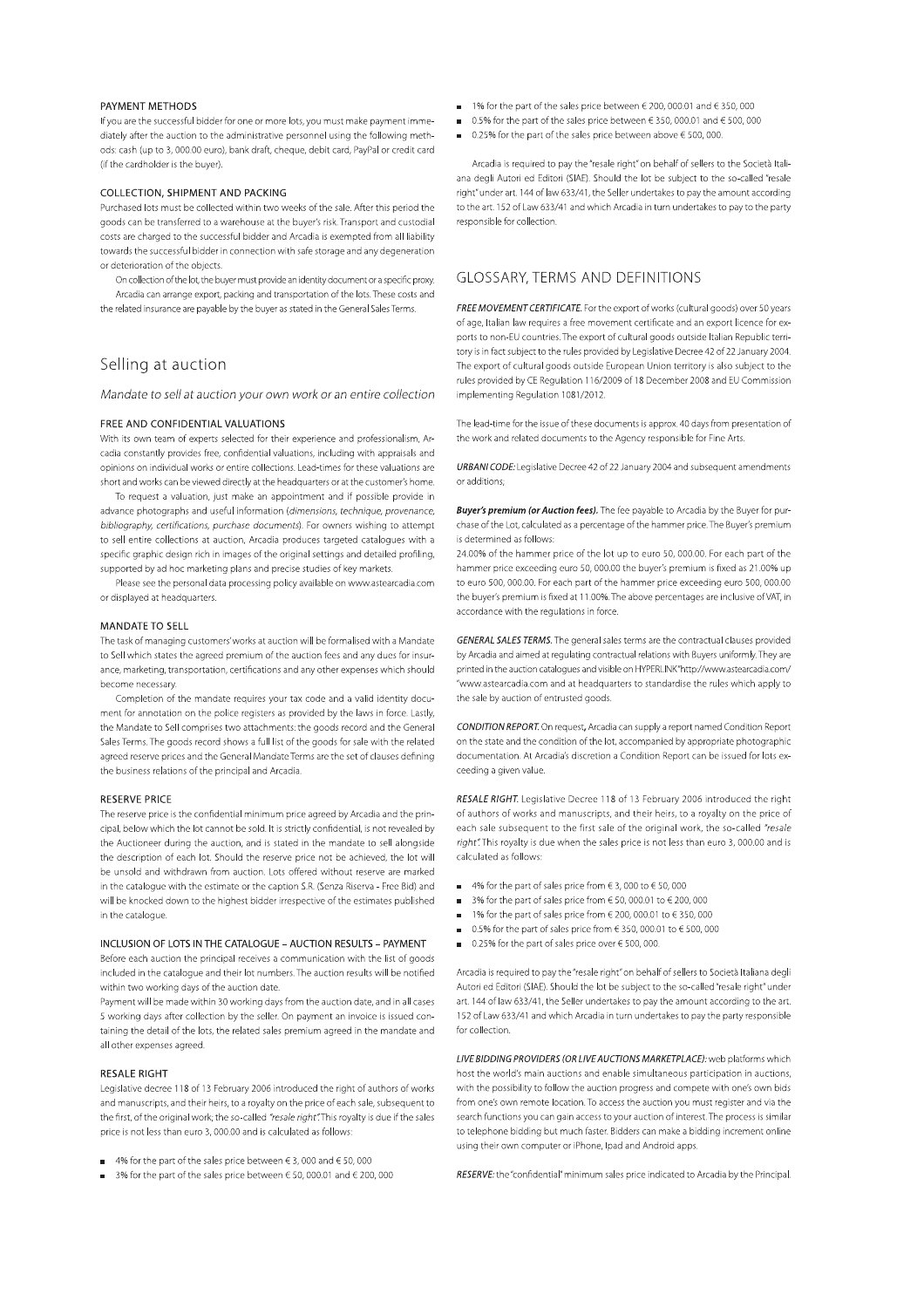# Meanings of symbols which may be found in the auction catalogue

| PI             | Interested Party                   | Indicates when bids may be placed on the lot including by parties having an interest e.g. a co-owner or executor who has sold<br>the lot.                                                                |
|----------------|------------------------------------|----------------------------------------------------------------------------------------------------------------------------------------------------------------------------------------------------------|
| O <sub>L</sub> | Free Bid                           | Free bid. The Reserve is the minimum auction price agreed by Arcadia and the Principal, below which the lot cannot be sold.<br>Should a lot be sold without reserve, it will be marked with this symbol. |
|                | Lot originating<br>from a business | Lot originating from a business, where the hammer price is subject to VAT                                                                                                                                |
|                | Temporary<br>import lot            | Temporary import lot under art. 72 of the Urbani Code or for which temporary import has been requested                                                                                                   |
|                | Free Movement                      | Lots marked with this symbol are accompanied by a free movement certificate or certificate of temporary art<br>import to Italy                                                                           |

# Meanings of terms used in lot records in the auction catalogue

| Attribuito a<br>Attributed to                                                    | In Arcadia's opinion it may be the work of the cited artist, wholly or in part                                                                                                                                                         |
|----------------------------------------------------------------------------------|----------------------------------------------------------------------------------------------------------------------------------------------------------------------------------------------------------------------------------------|
| Bottega di  / Scuola di<br>Studio of  / School of                                | In Arcadia's opinion it is the work of an unknown hand from the studio of the stated artist, which may or<br>may not have been executed under their direction or in the years following their death                                    |
| Cerchia di<br>Circle of                                                          | According to Arcadia it is the work of an unidentified hand, not necessarily a pupil of the cited artist                                                                                                                               |
| Da<br>After                                                                      | Copy of a known work of the stated artist, but of unknown date                                                                                                                                                                         |
| Data iscritta<br>Date inscribed                                                  | In Arcadia's opinion these dates have been added by a different hand or in a different era from that of the stated artist                                                                                                              |
| Datato - firmato - iscritto<br>Dated - signed - inscribed                        | In Arcadia's opinion the work appears to have been actually signed, dated or inscribed by the artist who executed it                                                                                                                   |
| Difetti<br>Flaws                                                                 | The lot shows visible and evident defects, breakage or wear                                                                                                                                                                            |
| Elementi antichi<br>Old elements                                                 | The objects in question were assembled later using elements or materials from earlier eras                                                                                                                                             |
| Firma iscritta o recante firma<br>Signature inscribed or bearing signature       | In Arcadia's opinion the signature was added in a different era by a hand other than that of the stated artist                                                                                                                         |
| In stile<br>in the manner of                                                     | In Arcadia's opinion the work is in the cited manner despite having been executed in a later era                                                                                                                                       |
| Integrazioni e/o sostituzioni<br>Additions and/or replacements                   | Caption shown only in cases when Arcadia considers the operations much greater than average and such to jeopardise<br>at least partially the integrity of the lot                                                                      |
| "Nome e cognome" (ad es. Mattia Preti)<br>"Name and Surname" (e.g. Mattia Preti) | In Arcadia's opinion the work was executed by the stated artist                                                                                                                                                                        |
| Restauri<br>Sestoration                                                          | As they are old or in all cases used, goods sold at auction require restoration in almost all cases                                                                                                                                    |
| Secolo<br>Century                                                                | Dating with purely indicative value, which may include approximate margins                                                                                                                                                             |
| Seguace di<br>Follower of                                                        | According to Arcadia the author worked in the manner of the artist                                                                                                                                                                     |
| Stile di<br>Manner of                                                            | In Arcadia's opinion the work is in the manner of the stated artist but executed in a later era                                                                                                                                        |
| 70 x 50<br>350 x 260<br>160q                                                     | Dimensions of paintings state the height first and then the base and are expressed in cm. Dimensions of works on<br>paper are expressed in mm. The weight of silver objects is calculated not including metal, glass and crystal parts |